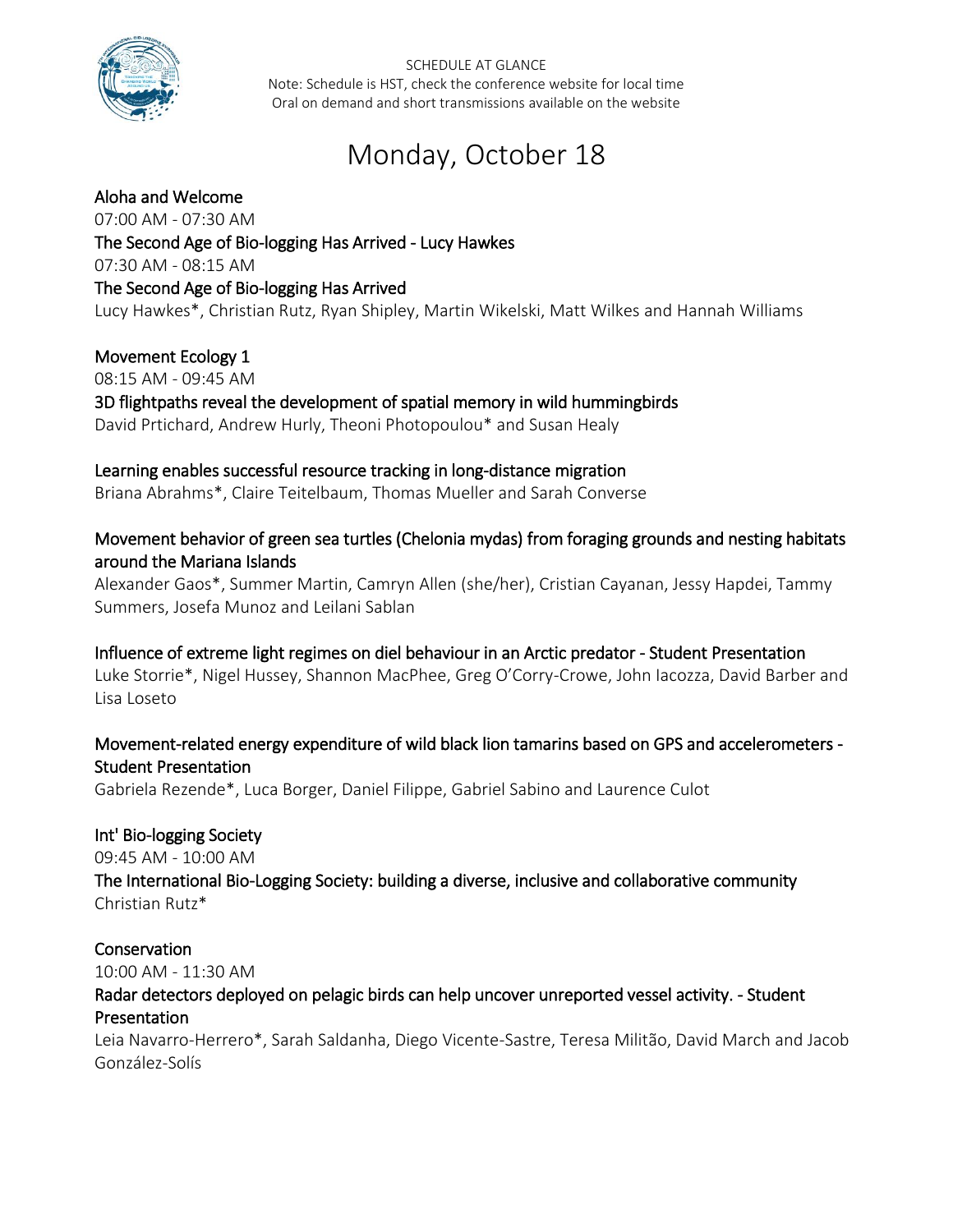

#### Body condition as a predictor of behavioural responses of cetaceans to sonar

Saana Isojunno\*, Alec Burslem, David Cade, James Fahlbusch and Patrick Miller

#### Scavenging behind fishing vessels mirrors natural foraging in wandering albatrosses

Ana Carneiro\*, Maria Dias, Steffen Oppel, Elizabeth Pearmain, Bethany Clark, Andrew Wood, Tyler Clavelle and Richard Phillips

## The COVID-19 Bio-Logging Initiative: Studying human/wildlife interactions during the COVID-19 anthropause

Christian Rutz\*

## Towards a dynamic human footprint for assessing human-wildlife interaction throughout the Anthropocene - Student Presentation

Diego Ellis Soto\*

#### Unoccupied Systems in Bio-logging

11:30 AM - 01:00 PM

#### Tag and drone data suggest that bubble-nets are tools used by solitary foraging humpback whales to improve foraging efficiency

Lars Bejder\*, Andy Szabo, Hunter Warick, Marie Angot, Will Gough, Ari Friedlaender and Jeremy Goldbogen

#### A bird's-eye view on turbulence

Lilian Lieber\*, Roland Langrock and Alex Nimmo-Smith

## Autonomous vehicles and animal-borne video reveal the importance of measuring prey abundance by age-class to understand fur seal foraging success

Carey Kuhn\*, Jeremy Sterling, Alex De Robertis, Mike Levine, Molly McCormley, Burlyn Birkemeier and Calvin Mordy

## Combining motion-sensing and video-recording biologgers with UAS imagery to determine ecological relationships between Antarctic minke whales and their environment

Ari Friedlaender\*, David Cade, Jake Linsky, Nicole Wilson, Shirel Kahane-Rapport, KC Bierlich, Patrick Gray and Julian Dale

#### On the ray-dar: Drone observations reveal the drivers of stingray tidal migrations on a coastal sandflat Kevin Crook\*, Marcus Sheaves and Adam Barnett

Short Transmissions 01:00 PM - 02:00 PM Beach Party (Spatial Chat) 02:00 PM - 04:00 PM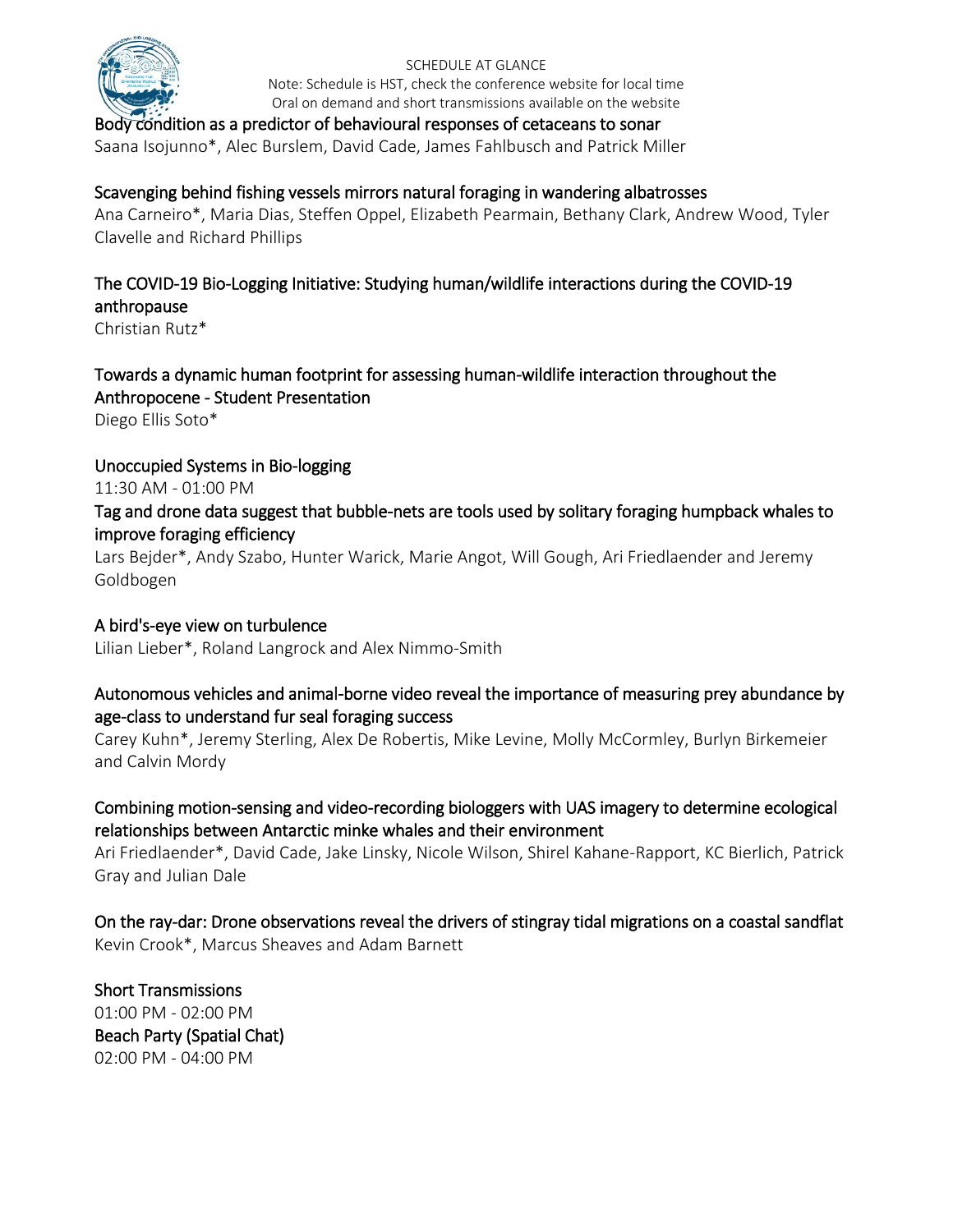

#### Analytical Methods and Modelling 1

04:00 PM - 05:30 PM

Analysis of habitat selection and large-scale effects based on animal tracking data: is there a single best method?

Moritz Mercker\*, Verena Peschko, Stefan Garthe, Philipp Schwemmer and Leonie Enners

## Making Population-Level Inference from Individual-Level Biologging Models: Distributed Computing with 2-Stage Methods - Student Presentation

Devin Johnson\*, Mevin Hooten and Brian Brost

#### Considerations for generating pseudo-absences for telemetry-based habitat models

Elliott Hazen\*, Briana Abrahms, Stephanie Brodie, Gemma Carroll, Heather Welch and Steven Bograd

#### Combining regional habitat selection models for large-scale prediction: circumpolar habitat selection of Southern Ocean humpback whales

Ryan Reisinger\*, Ari Friedlaender, Alexandre Zerbini, Daniel Palacios, Virginia Andrews-Goff, Luciano Dalla Rosa, Mike Double and Ken Findlay

Inferring successful breeding attempts of a precocial bird with machine learning - Student Presentation Matthew Duggan\* and Luke Wilde

Plenary - Haunani Kane 07:00 PM - 08:00 PM Plenary Title Haunani Kane\*

#### Behavioral Ecology 1

08:00 PM - 09:30 PM

#### Lightscapes of fear: how elephant seals balance starvation and predation in the open ocean

Roxanne Beltran\*, Jessica Kendall-Bar, Akinori Takahashi, Taiki Adachi, Daniel Costa, Enrico Pirotta, Patrick Robinson, Daniel Crocker and Jolien Cremers

#### Thinking before eating - Southern elephant seals detect and select prey well before striking - Student Presentation

Mathilde Chevallay\*, Pauline Goulet, Peter Madsen, Julieta Campagna, Claudio Campagna, Christophe Guinet and Mark Johnson

## The exuberance of youth vs the wisdom of age: multi-sensor biologging shows Hawaiian monk seal foraging strategies differ with age

Stacie Robinson\*, Brian Battaile, Kenady Wilson, Jessica Hale, Charles Littnan and Michelle Barbieri

## Is breath-hold diving discrete? Multi-sensor data provide evidence for functional continuity in the diving behaviour of a surfacing aquatic ectotherm - Student Presentation

Jenna Hounslow\*, Sabrina Fossette, Evan Byrnes, Renae Lambourne, Scott Whiting, Nicola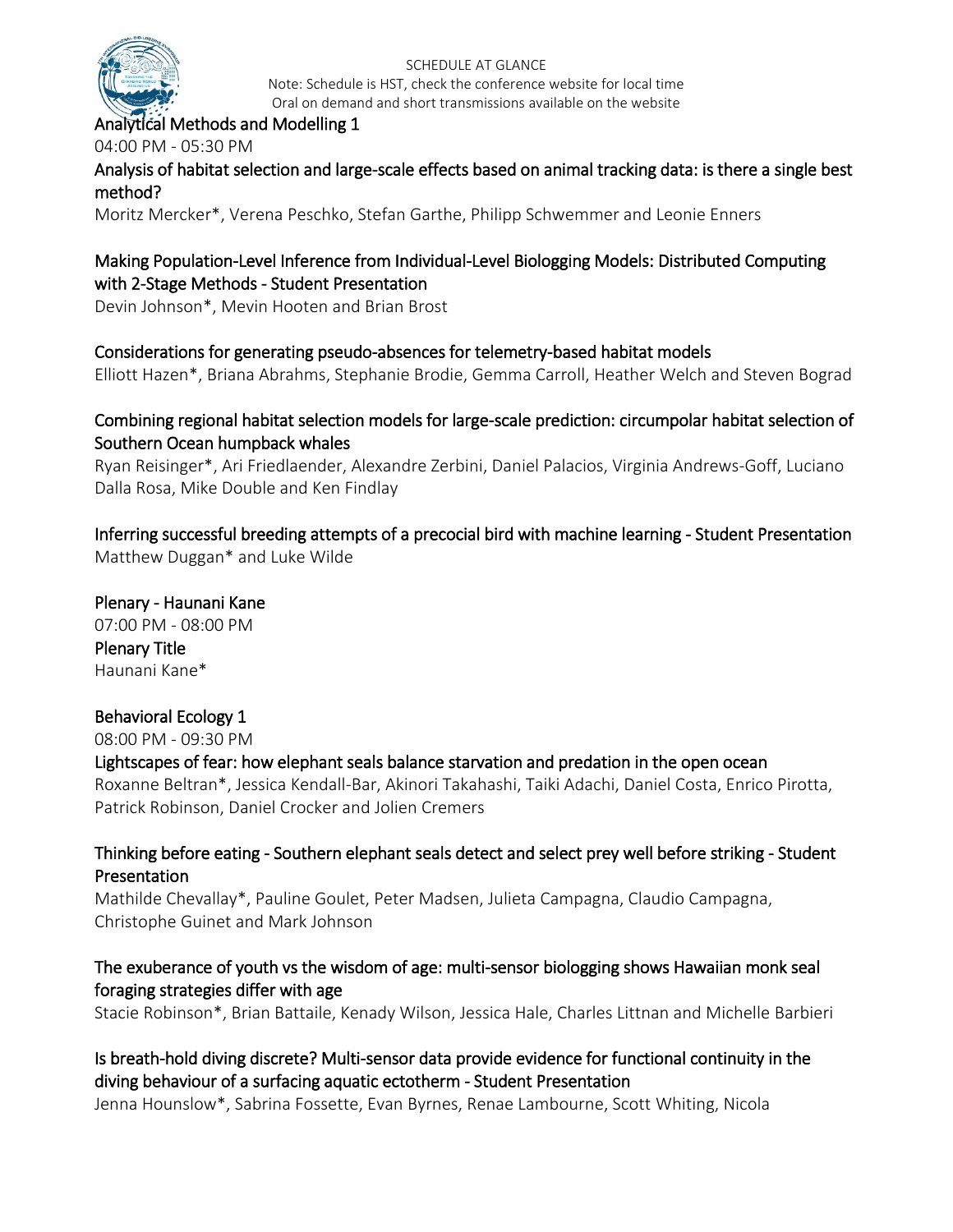

Armstrong, Anton Tucker, Anthony Richardson and Adrian Gleiss

## Animal-borne acoustic data alone can provide high accuracy classification of activity budgets

Andrea Thiebault\*, Chloé Huetz, Pierre Pistorius, Thierry Aubin and Isabelle Charrier

## New Software and Hardware 1

11:30 PM - 01:00 AM

#### Development of a non-invasive method for measuring the heart rate of hard-shelled sea turtles swimming freely in the ocean

Kentaro Sakamoto\*, Chihiro Kinoshita, Ayaka Saito, Masaru Miyayama, Takuya Fukuoka, Takashi Ishihara and Katsufumi Sato

#### The Evolution of Argos Satellite Telemetry - Kinéis: Open for Innovation

Thomas Gray\*

#### The sonar tag : an animal-borne miniature echosounder to observe the distribution and migration patterns of intermediate trophic levels. - Student Presentation

Martin Tournier\*, Pauline Goulet, Nadège Fonvieille, David Nerini, Mark Johnson and Christophe Guinet

#### PILOT tag, new non-invasive towed tags for free ranging deep-diving megafauna, advantages and challenges

Jorge Fontes\*, Silvio Solleliet-Ferreira, Bruno Macena, Rui Magalhães, Tiago Bartolomeu, Nikolai Liebsch, Carl Meyer and Pedro Afonso

## FaunaTag: a non-invasive, multi-sensor tag for cetacean ecophysiology research - Student Presentation

David Haas\*, Samuel Kelly, Ashley Blawas, Nicole West and Douglas Nowacek

## Tuesday, October 19

## Beach Party (Spatial Chat) 05:00 AM - 07:00 AM Short Transmissions 07:00 AM - 08:00 AM Bio-logging at Insect Scale - Vikram Iyer 08:00 AM - 08:45 AM Bio-logging at Insect Scale Vikram Iyer\*

#### Behavioral Ecology 2

09:00 AM - 10:30 AM

Sharks surf the slope: current updrafts reduce energy expenditure for aggregating marine predators Yannis Papastamatiou\*, Gil Iosilevskii, Valentina Di Santo, Charlie Huveneers, Tarek Hattab, Serge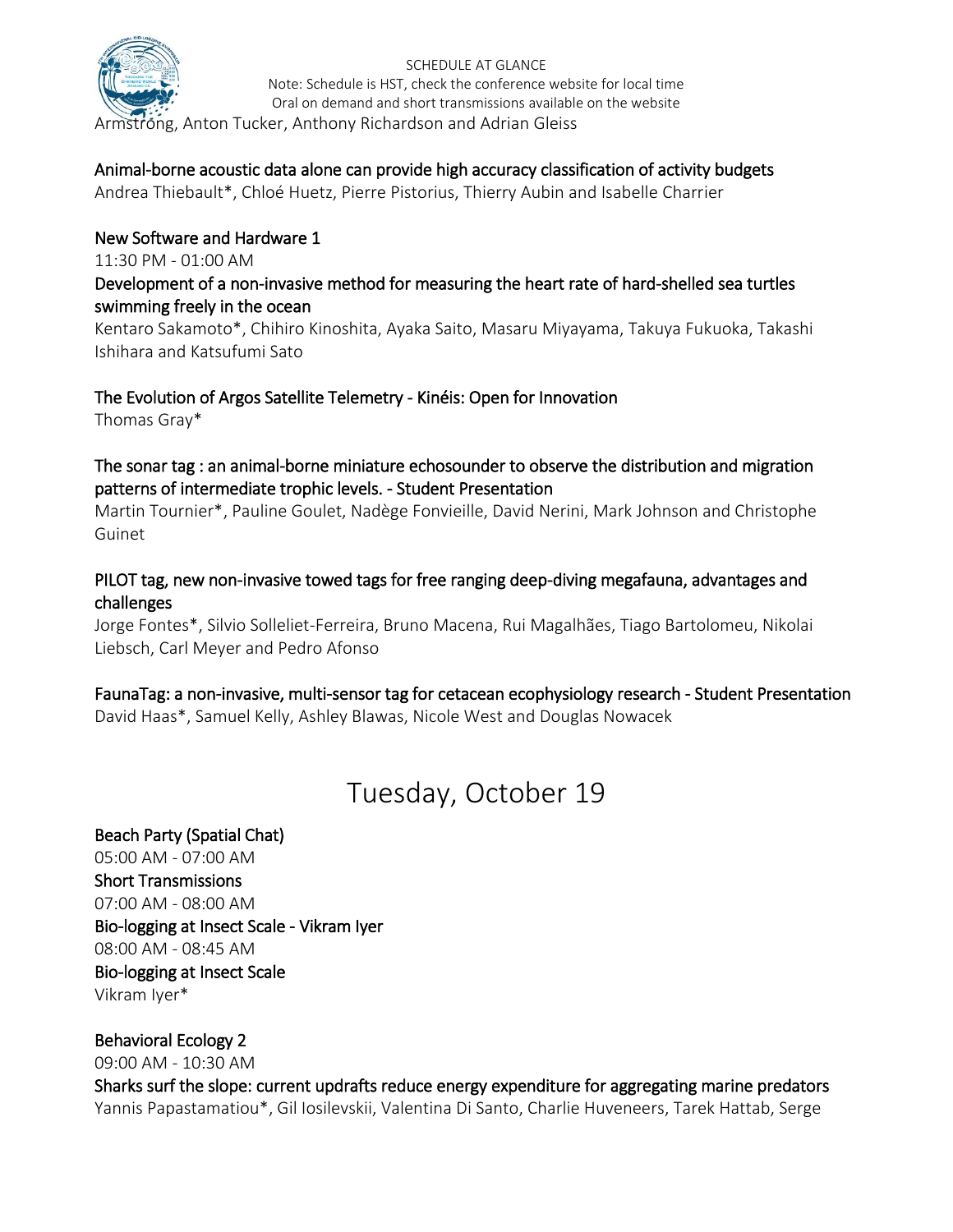

Laurent Ballesta and Johann Mourier

## From individual to collective learning: using GPS-tracking to investigate how pigeons can learn to home together

Julien Collet\*, Takao Sasaki and Dora Biro

#### At-sea acoustic tracking of seabirds: exploring foraging soundscapes of highly mobile predators. - Student Presentation

Aline da Silva Cerqueira\*, Terry Dawson, Robin Freeman and Richard Phillips

## Assessing Behavior and Habitat Suitability of a Vertically Migrating Deepwater Shark Under a Changing Climate

Daniel Coffey\*, Mark Royer, Carl Meyer and Kim Holland

## Prey type and availability drive foraging strategy of wild bats

Laura Stidsholt\*, Stefan Greif, Antoniya Hubancheva, Mark Johnson, Holger, R. Goerlitz and Peter Madsen

## Analytical Methods and Modelling 2

12:00 PM - 01:30 PM

Identifying behaviours with orientation bias using hidden Markov models - Student Presentation Ron Togunov\*, Andrew Derocher, Nicholas Lunn and Marie Auger-Méthé

## A behavioural approach to quantifying foraging efficiency using accelerometers

Pritish Chakravarty\*, Gabriele Cozzi, Natasha Harrison, Nino Maag, Marta Manser, Kamiar Aminian and Arpat Ozgul

## Dead-reckoning for marine animals: trade-offs between estimation accuracy and power consumption - Student Presentation

Pierre Gogendeau\*, Sylvain Bonhommeau, Hassen Fourati, Michel Renovell, Fabien Soulier, Denis Oliveira and Serge Bernard

#### A fine time for resolving animal movements; the case for dead-reckoning - Student Presentation

Richard Gunner\*, Flavio Quintana, Ken Yoda, Takashi Yamamoto, Martin Brogger, Fabián Gabelli and Rory Wilson

A novel model to predict whale feeding behavior from satellite-linked tags - Student Presentation Ladd Irvine\* and Daniel Palacios

## Physiology, Energetics, and Biomechanics 1

03:30 PM - 05:00 PM

## Vagina monographs from the Arctic: The use of hypothermia and associated fitness benefits in muskoxen

Floris van Beest\*, Jean-Pierre Desforges, Larissa Beumer, Marianna Chimienti and Niels Martin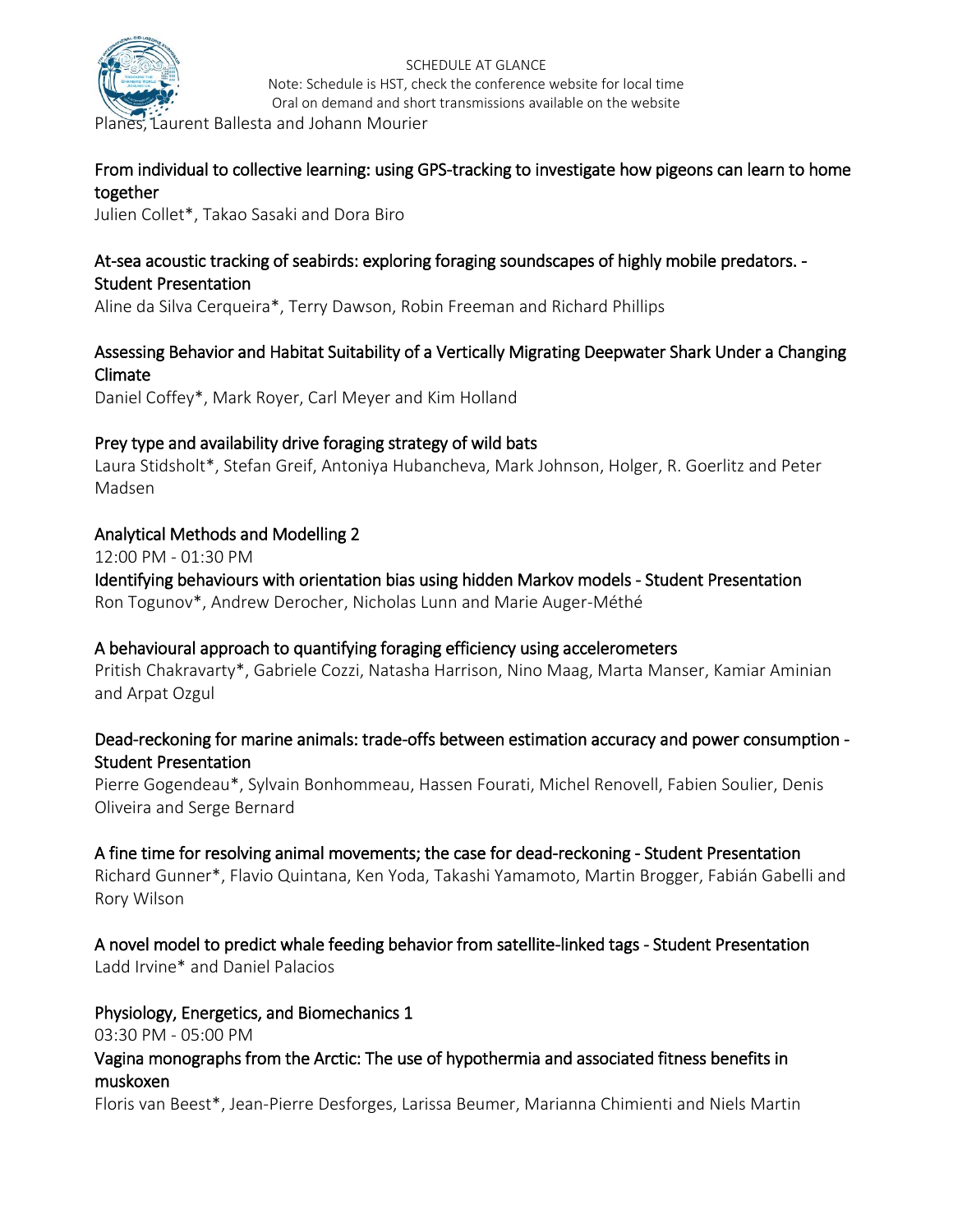

Scalloped hammerhead swimming performance and thermoregulation strategies during deep dives into cold water – evidence of marine mammal-like dive reflex?

Mark Royer\*, Carl Meyer and Kim Holland

## Exhausted with foraging: foraging behavior is related to oxidative stress in chick-rearing seabirds - Student Presentation

Shiho Koyama\*, Yuichi Mizutani and Ken Yoda

Telling the seasons underground: light exposure and photoperiodism in a subterranean rodent. Gisele Oda\*, Danilo Flôres, Milene Gomes Jannetti, Giovane Improta, Patricia Tachinardi, Jefferson Silvério and Veronica Valentinuzzi

Biologging and non-invasive physiological assessments unveil life underground: interplay among activity patterns, reproduction, and seasonal changes in a subterranean rodent Patricia Tachinardi\*, Jefferson Silvério, Verónica Valentinuzzi and Gisele Oda

Diving Behavior and Foraging Ecology of Baikal Seals - Yuuki Watanabe 09:00 PM - 09:45 PM Diving Behavior and Foraging Ecology of Baikal Seals Yuuki Watanabe\*

Movement Ecology 2 10:00 PM - 11:30 PM Migration phenology and stop-over behaviour in narwhal: Insights from 3 decades of telemetry data Courtney Shuert\*, Marianne Marcoux, Nigel Hussey, Mads Peter Heide-Jørgensen and Marie Auger-Méthé

The Movebank system for collaborative archiving and applied wildlife management Sarah Davidson\*, Gil Bohrer, Roland Kays and Martin Wikelski

MoveApps - a serverless no-code analysis platform for animal tracking data Andrea Kölzsch\*, Gabriel Schneider, Sarah Davidson and Kamran Safi

Advancing ecological research and conservation through globalisation of tracking data Ana Sequeira\*

Changes in raptor ranging behaviour in response to altered levels of human activity during COVID-19 lockdowns: a community-driven, global-scale analysis

Robert Patchett\*, Petra Sumasgutner and Christian Rutz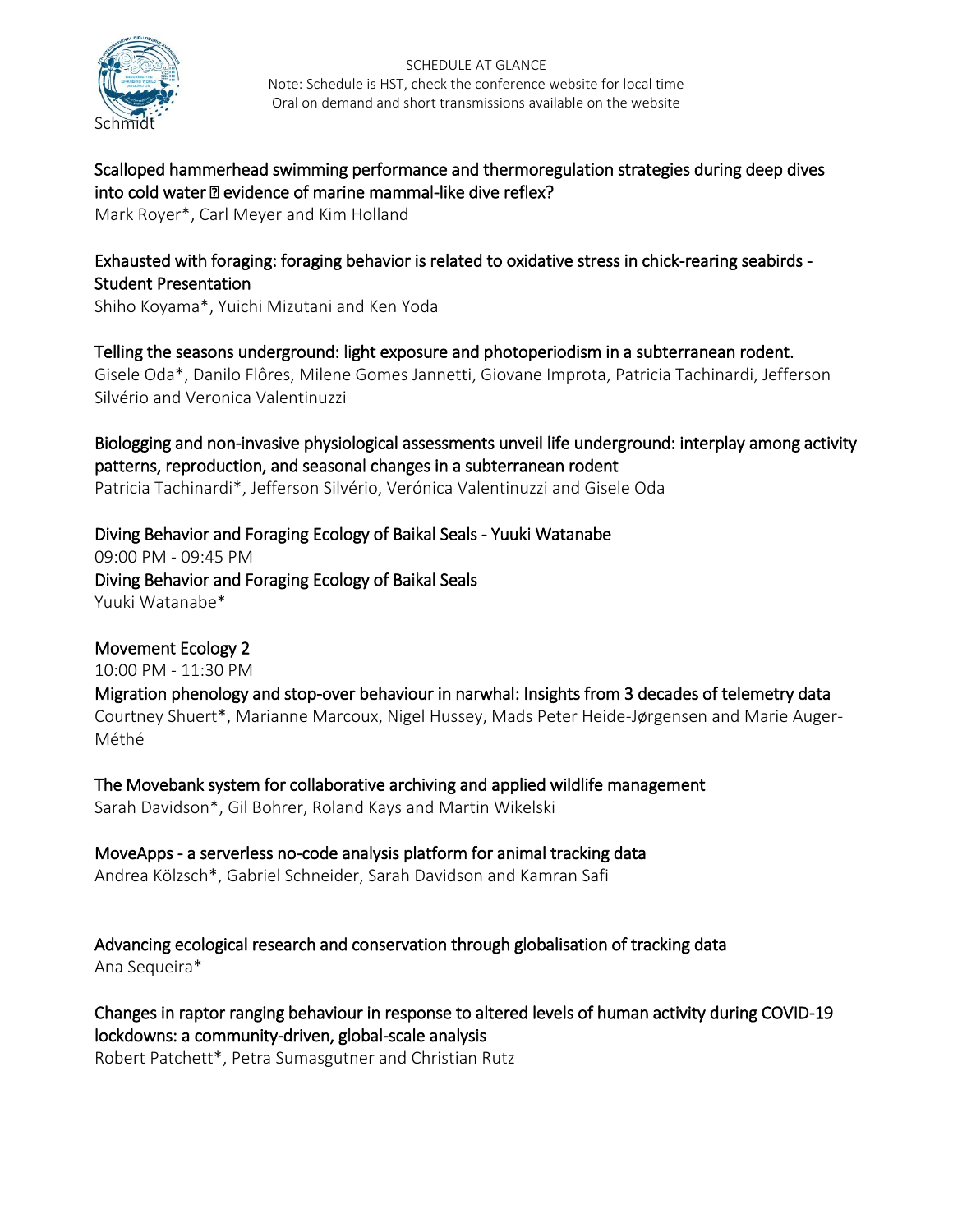

## Wednesday, October 20

## Physiology, Energetics, and Biomechanics 2 01:30 AM - 03:00 AM Field assessments of heart rate dynamics during spawning migration in Chinook Salmon - Student Presentation

William Twardek\*, Andreas Ekstrom, Erika Eliason, Aaron Fisk and Steven Cooke

## The effect of parasympathetic blocker on the heart rate of loggerhead turtles in voluntary diving - Student Presentation

Ayaka Saito\*, Chihiro Kinoshita, Megumi Kawai, Takuya Fukuoka, Katsufumi Sato and Kentaro Sakamoto

## Predation and competition moderate home range allometry: evidence from a nursery bound elasmobranch - Student Presentation

Evan Byrnes\*, Jenna Hounslow, Karissa Lear, Lauran Brewster, Vital Heim, Clemency White, Matthew Smukall, Nicholas Whitney and Adrian Gleiss

## Fur seals do, but sea lions don't cross taxa insights into ascent exhalation from dives

Sascha Hooker\*, Russel Andrews, John Arnould, Marthan Bester, Randall Davis, Stephen Insley, Nick Gales, Simon Goldsworthy and Chris McKnight

#### Wind conditions impact flight mode and real-time energetics of foraging albatross

Melinda Conners\*, Chen Cui, Petar Djuric, Eleanor Heywood, Tziporah Feldman, Alexei Vyssotski, Rachael Orben and Richard Phillips

#### Local Tunes 08:00 AM - 10:00 AM Local Tunes 08:00 PM - 10:00 PM

# Thursday, October 21

Short Transmissions 05:00 AM - 06:00 AM Beach Party (Spatial Chat) 06:00 AM - 08:00 AM Every Step You Take: From Bio-Logging to Mechanistic Movement Models - Francesca Cagnacci 08:00 AM - 08:45 AM Every Step You Take: From Bio-Logging to Mechanistic Movement Models Francesca Cagnacci\*

#### Behavioral ecology 3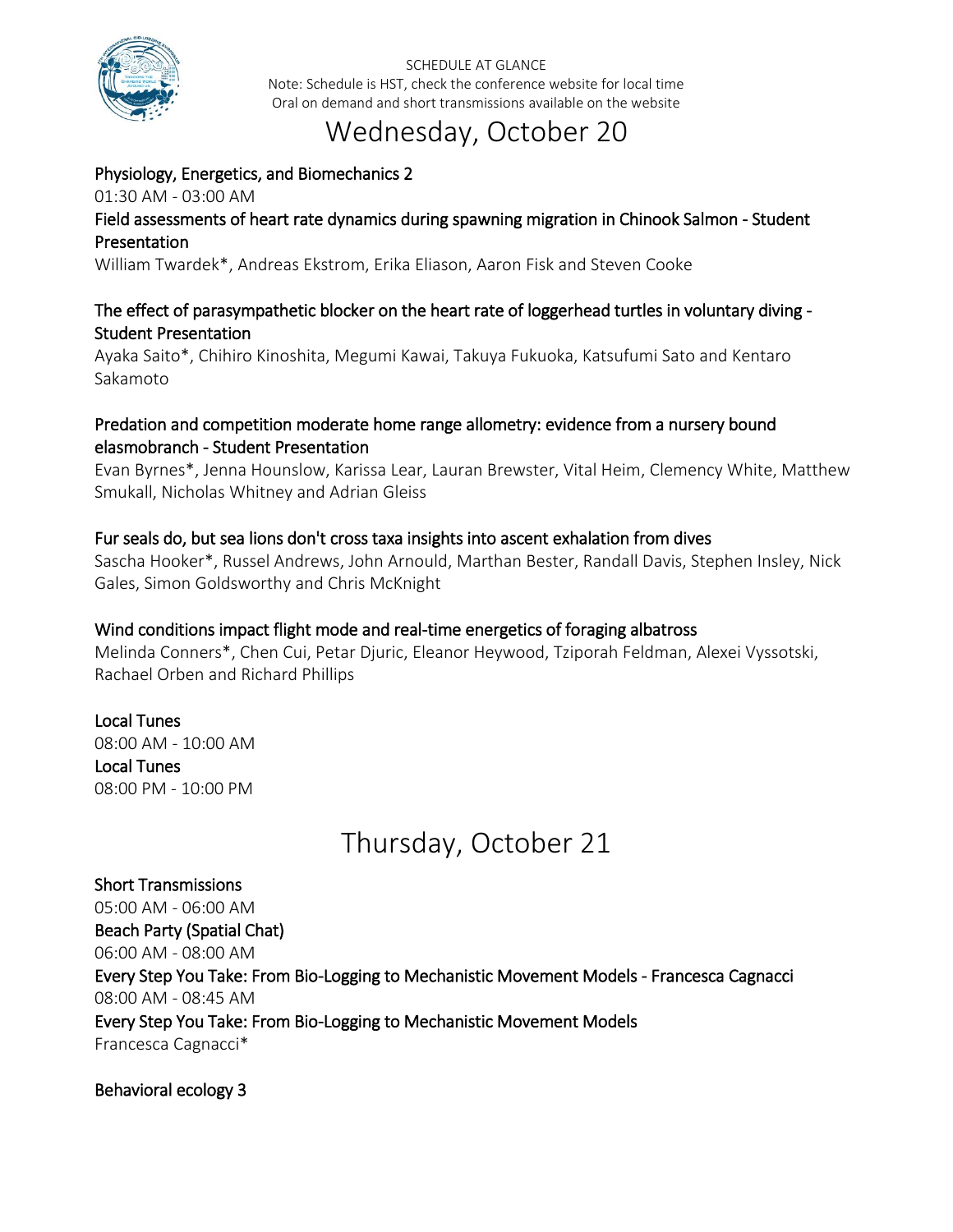

09:00 AM - 10:30 AM

## Three-dimensional use of space and habitats of breeding golden eagles near wind farms in eastern North America - Student Presentation

SCHEDULE AT GLANCE Note: Schedule is HST, check the conference website for local time Oral on demand and short transmissions available on the website

Laurie Maynard\*, Jérôme Lemaître, Jean-Francois Therrien and Nicolas Lecomte

# High levels of vessel noise decrease harbour porpoise foraging - Student Presentation

Laia Rojano-Doñate\*

## Reindeer increased tolerance to wind turbines in severe winter conditions and high predator abundance

Bernardo Brandão Niebuhr\*, Per Sandström, Moudud Alam, Sven Adler and Anna Skarin

## A biologging approach for characterizing the role of magnetic cues underlying spatial behavior in freeroaming mammals.

Michael Painter\*, Justin Blanco, Vaclav Silovsky, Tomasz Podgorski, Vlastimil Hart and Miloš Ježek

## When human activities lead to the emergence of routines for wild parrots in town

Gaelle Fehlmann\*, Kamran Safi, John Martin and Lucy Aplin

## New Software and Hardware 2

12:00 PM - 01:30 PM

## The next generation smart tracker to monitor wild animal behaviours continuously through on-board data processing - Student Presentation

Hui Yu\*, Marcel Klaassen, Guozheng Li and Jian Deng

## Attaching a Whale Rover by Drone

Yuichi Tsumaki\*, Masaru Suzuki, Kazunari Masumoto, Hayato Murofushi, Hiroto Nakagawa, Ryoko Ozaki, Sho Owada and Kyoichi Mori

## Sleeping while diving: the first recordings of marine mammal sleep in the wild - Student Presentation

Jessica Kendall-Bar\*, Daniel Lozano, Julie Pitman, Rachel Holser, Roxanne Beltran, Matt Schalles, Cara Field, Shawn Johnson, Alexei Vyssotski, Daniel Costa and Terrie Williams

## At-sea health check: validation of a system for on-board calculation and telemetry of lipid-store body condition of free-ranging marine mammals

Taiki Adachi\*, Philip Lovell, James Turnbull, Mike Fedak, Baptiste Picard, Christophe Guinet, Martin Biuw and Theresa Keates

## Acoustic Sensing Enables Spawning Event Detection and other Novel Research Opportunities for Satellite Reporting Pop-Up (PSAT) and Ocean Drifter Tags

Marco Flagg\*, Rick Goetz and A Klimley

Multi-species Bio-logging Data and Animal Behaviour in the Anthropocene - Marlee Tucker 08:00 PM - 08:45 PM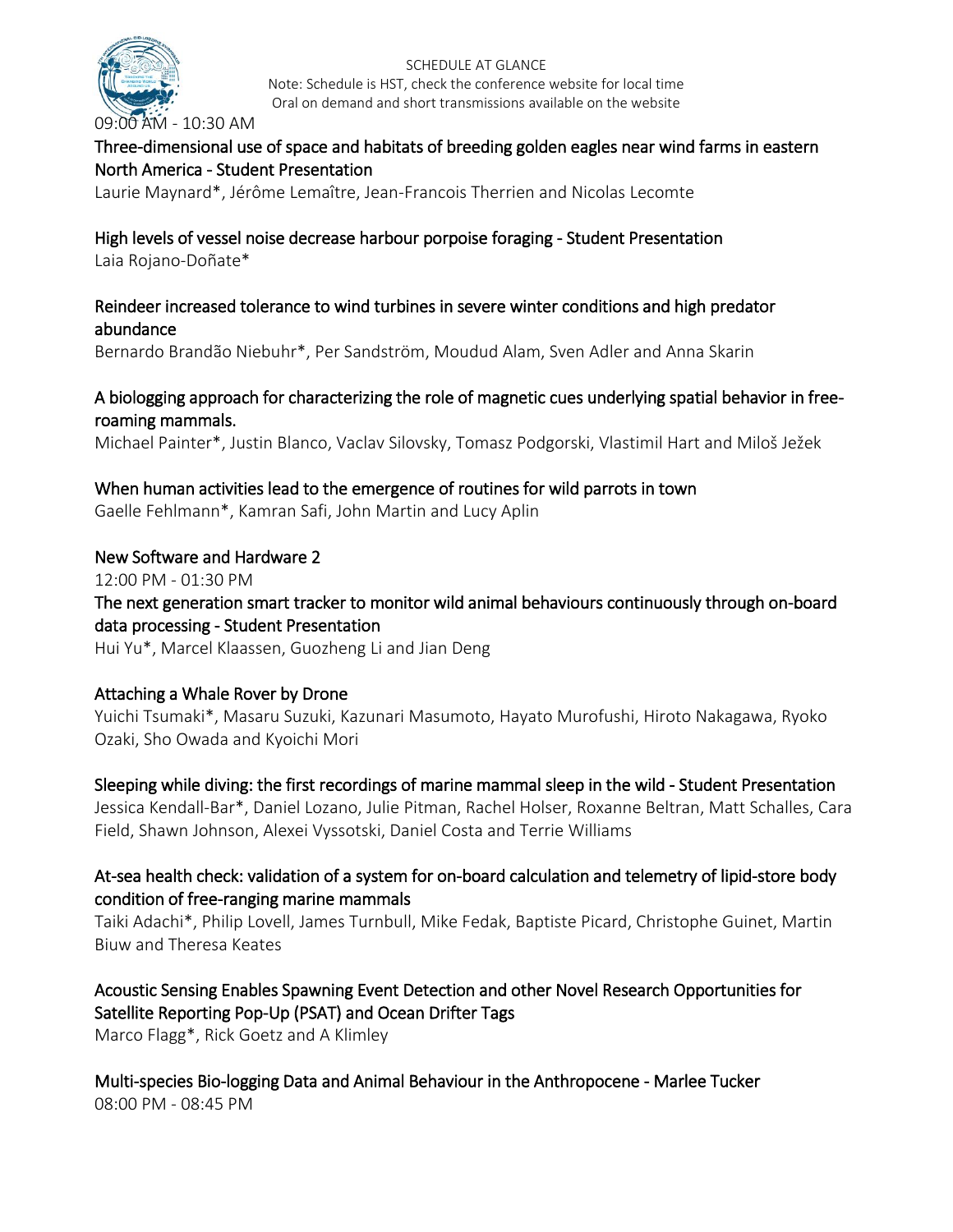

#### Multi-species Bio-logging Data and Animal Behaviour in the Anthropocene Marlee Tucker\*

## Movement Ecology 3

10:30 PM - 11:59 PM

## From the tropics to the pole: telemetry reveals unknown migratory paths and behaviour for humpback whales - Student Presentation

Leena Riekkola\*, Alexandre Zerbini, Virginia Andrews-Goff, Ari Friedlaender and Rochelle Constantine

## Spring to life - Linking parturition and migratory behavior of elk (Cervus canadensis) in the Cody herd, Greater Yellowstone Ecosystem (GYE) - Student Presentation

Steffen Mumme\*

## Ocean deoxygenation effects on threatened pelagic sharks leads to habitat compression and altered vulnerability to longline fisheries

David Sims\*, Marisa Vedor, Nuno Queiroz, Gonzalo Mucientes, Ana Couto, Ivo da Costa, Antonio do Santos, Frederic Vandeperre, Jorge Fontes, Pedro Afonso, Rui Rosa and Nick Humphries

## Jaguar movement patterns in a seasonally flooded forest of the Amazon

Marcos Roberto Monteiro de Brito\*, Guilherme Alvarenga, Luiz Gustavo Oliveira-Santos and Emiliano Ramalho

#### Do ravens follow large carnivores?

Matthias-Claudio Loretto\*, Lauren Walker, Daniel R. Stahler, Douglas W. Smith, Thomas Mueller, Kamran Safi, Martin Wikelski and John M. Marzluff

# Friday, October 22

Environmental Studies Using Bio-logging Data 01:30 AM - 03:00 AM Micro CTD logger mounted on the Naru eagle ray reveals variability of temperature/salinity structure after heavy rainfall Shinichi Watanabe\*

## Ocean wave characters estimated from floating seabirds motion revealed the unexpected tolerance of wandering albatrosses for ocean surface condition - Student Presentation

Leo Uesaka\*, Yusuke Goto, Yoshinari Yonehara, Kosei Komatsu, Masaru Naruoka, Henri Weimerskirch, Katsufumi Sato and Kentaro Sakamoto

## Deep diving in marine predators links surface and deep ocean ecosystems

Camrin Braun\*, Alice Della Penna, Martin Arostegui, Pedro Afonso, Michael Berumen, Jorge Fontes, Miguel Furtado, Peter Gaube, Barbara Block, Austin Gallagher, Walter Golet, Bruno Macena, Gonzalo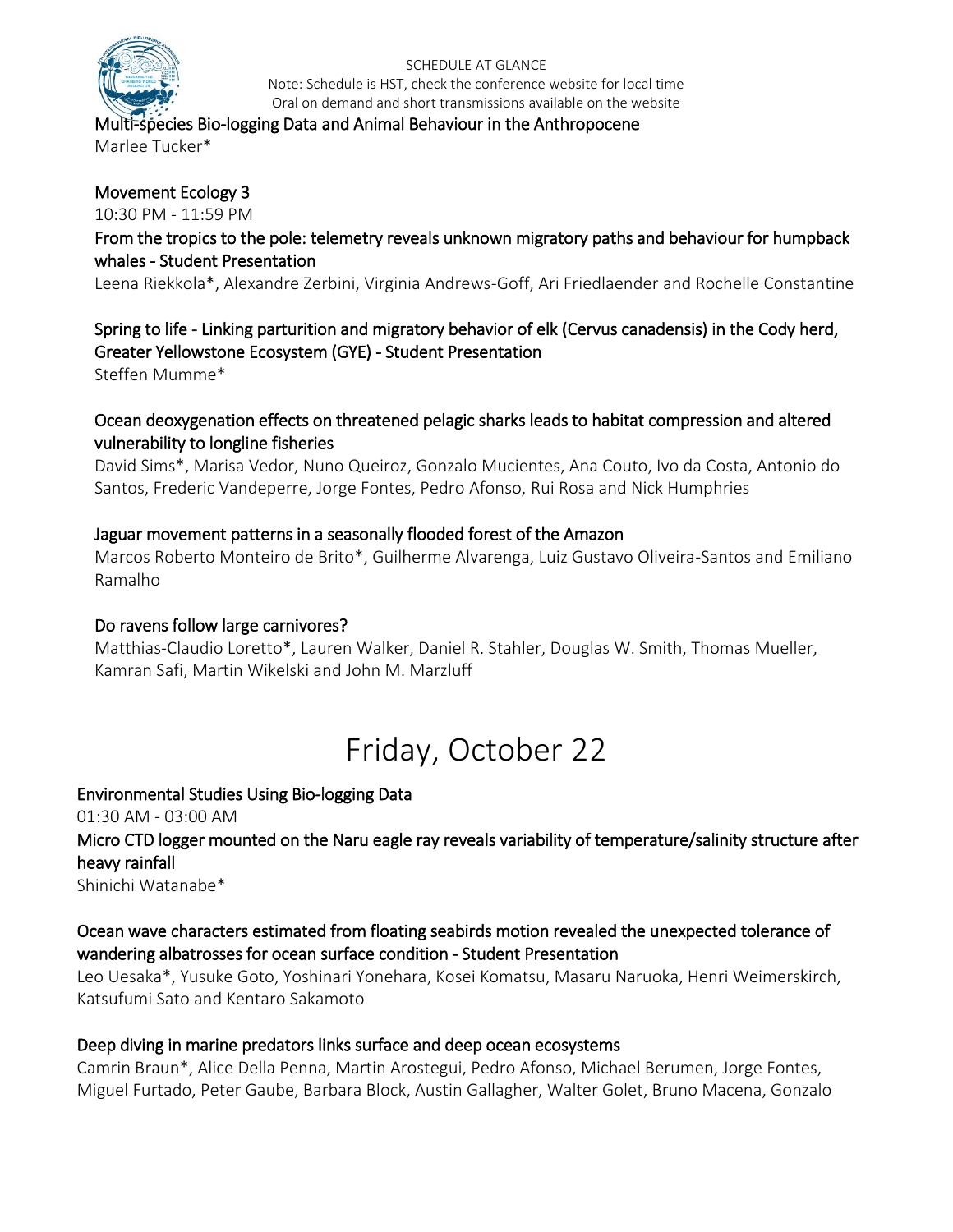

Mucientes, Nuno Queiroz, Brendan Shea, Jason Schratweiser, David Sims, Gregory Skomal and Simon Thorrold

## Underutilized high resolution water temperature data from biologgers profile mesoscale oceanographic features and demonstrate their importance to a deep-water predator - Student Presentation

Theresa Keates\*, Jerome Fiechter, Elliott Hazen, Steven Bograd, Rachel Holser, Patrick Robinson and Daniel Costa

Disentangling the relationships between oceanographic parameters, intermediate trophic level assemblage and foraging behavior of Southern elephant seals using micro-sonar data - Student Presentation

Jade Chevassu\*, Tiphaine Jeanniard du Dot, David Nerini, Clément Castrec, Martin Tournier, Pauline Goulet, Nadège Fonvieille and Mark Johnson

Arctic whales in warming waters: demographic and behavioural consequences? - Phillipine Chambault 05:00 AM - 05:45 AM

## Arctic whales in warming waters: demographic and behavioural consequences?

Philippine Chambault\*, Outi Tervo, Eva Garde, Christian Lydersen, Kit Kovacs, Susanna Blackwell, Rikke Hansen, Olga Shpak, Jonas Teilmann, Christoffer Albertsen, Kristin Laidre, Toby Patterson, NH Nielsen, Terrie Williams and Mads Peter Heide-Jørgensen

## Wildlife management

07:30 AM - 09:00 AM

Telemetry reveals strong impacts of offshore wind farms on common guillemots and northern gannets during the breeding season

Verena Peschko\*, Mercker Moritz and Stefan Garthe

## Combining biologging and energyscapes to assess global warming and cyclone impacts on the North Atlantic seabird community

Manon Clairbaux\*, Willian Cheung, Paul Mathewson, Warren Porter, Nicolas Courbin, Jérôme Fort, Hallvard Strøm, Børge Moe, Per Fauchald, Sebastien Descamps, Hálfdán Helgason, Vegard. S Bråthen, Benjamin Merkel, Tycho Anker-Nilssen, Ingar.S Bringsvor, Olivier Chastel, Signe Christensen-Dalsgaard, Jóhannis Danielsen, Francis Daunt, Nina Dehnhard, Kjell Einar-Erikstad, Alexey Ezhov, Maria Gavrilo, Yuri Krasnov, Magdalene Langset, Svein. H Lorentsen, Mark Newell, Bergur Olsen, Tone Reiertsen, Geir Systad, Thorkell L. Thórarinsson, Mark Baran, Tony Diamond, Annette Fayet, Michelle G Fitzsimmons, Morten Frederiksen, Hugh G Gilchrist, Tim Guilford, Nicholas P Huffeldt, Mark Jessopp, Kasper L Johansen, Amy Lee Kouwenberg, Jóhannis .F. Linnebjerg, Heather L Major, Laura McFarlane Tranquilla, Mark Mallory, Flemming Merkel, William Montevecchi, Anders Mosbech, Aevar Petersen and David Grémillet

## Insights into the northward shift of Pacific cod in warming Bering Sea waters from pop-up satellite archival tags

Julie Nielsen\*, Susanne McDermott, Liz Dawson, David Bryan, Lyle Britt, Stan Kotwicki and Dan Nichol

## Communication hubs of an asocial cat are the source of a human–carnivore conflict and key to its solution Jörg Melzheimer\*